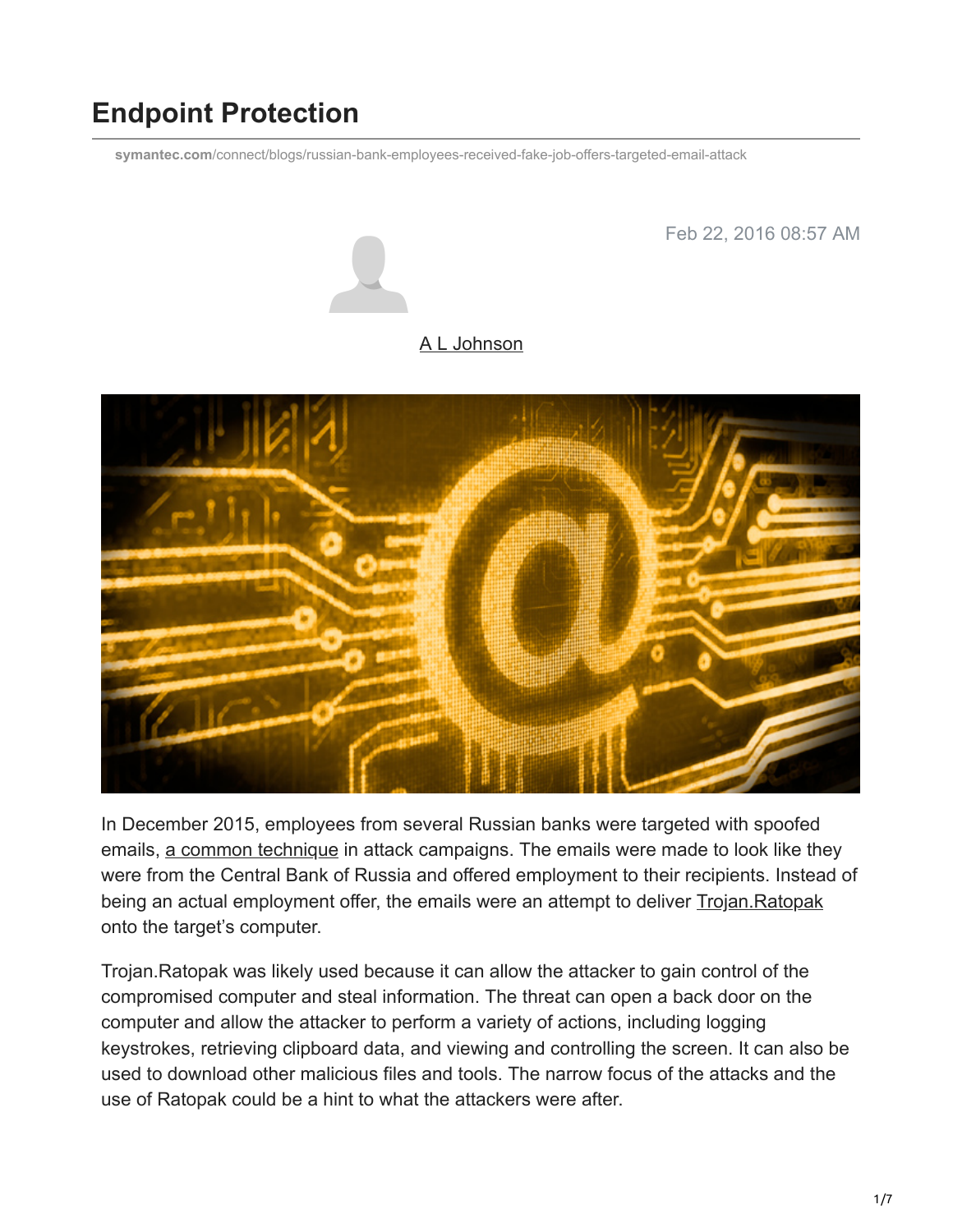#### **Legitimate-looking emails**

The attackers went to some effort to make the emails appear legitimate, even going as far as to register a domain very similar to the genuine Central Bank of Russia website. The URL for the Central Bank of Russia website is "cbr.ru", while the URL for the attackercontrolled website is "cbr.com.ru". The link to the attacker's site was included in the email sent to their victims and pointed to an archive file. Once extracted, the archive file opened a fake document and downloaded Trojan.Ratopak. We have seen Ratopak signed with stolen certificates, which can be used to avoid detection because it makes the malware appear to come from a legitimate source. We've previously seen stolen certificates used by attack groups including [Black Vine](http://www.symantec.com/content/en/us/enterprise/media/security_response/whitepapers/the-black-vine-cyberespionage-group.pdf) and [Hidden Lynx](http://www.symantec.com/content/en/us/enterprise/media/security_response/whitepapers/hidden_lynx.pdf).

The emails sent out for this campaign appear to have been written by a native Russian speaker, using clean and simple language. This is also backed up by the fact that the attackers would need to speak Russian to make use of the information stolen through Ratopak. There are no obvious errors, except for one. The name in the "From:" line of the email header differs from the signature at the end of the email. This and the ".com" in the URL are the clearest indicators that this is a fake email.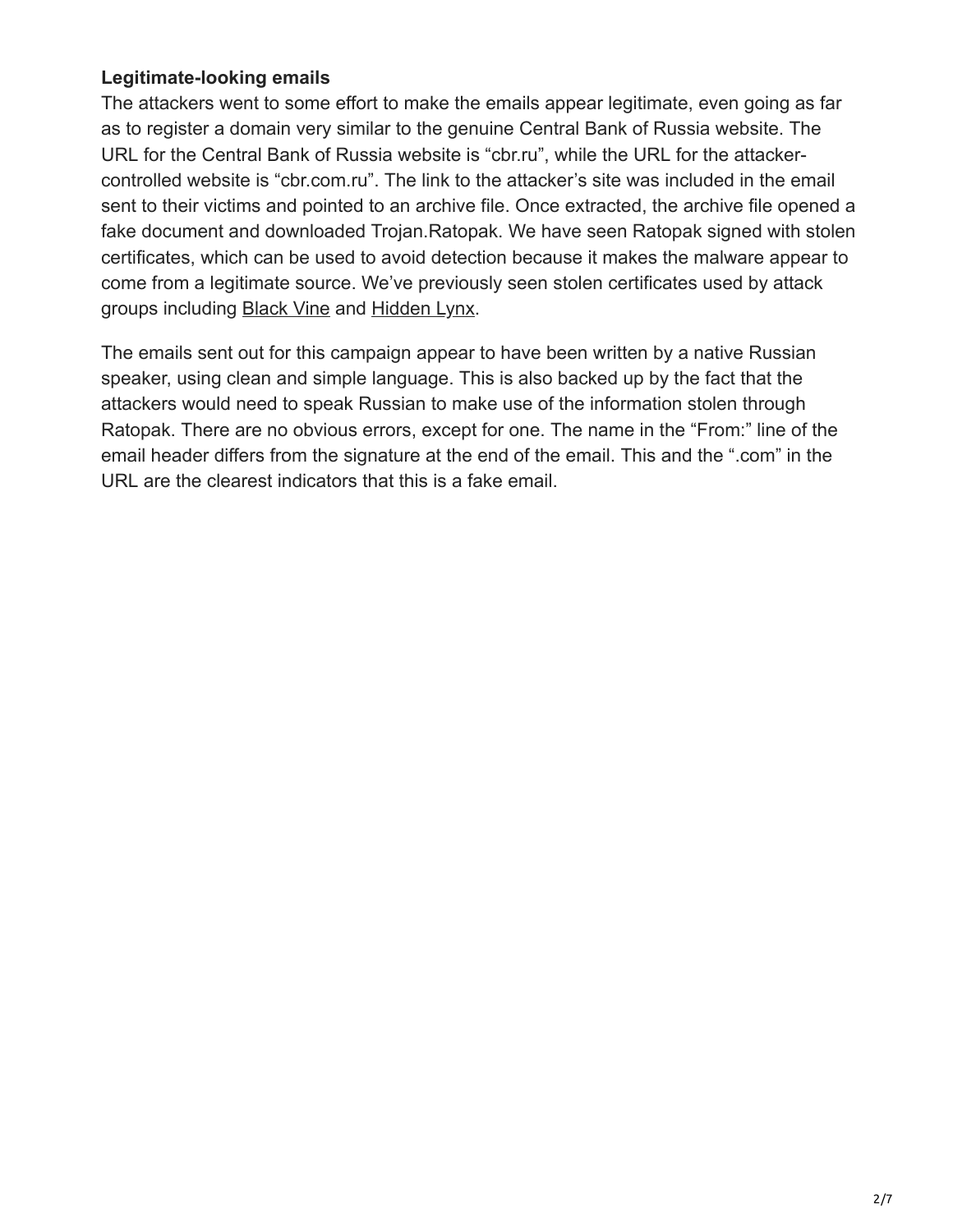|                                                                                                                                                                                                                     | Âàêàíñèy â ÖÁ ĐÔ - Unicode (UTF-8)<br>$  D $ $\times$                                                                                                                                                                      |   |
|---------------------------------------------------------------------------------------------------------------------------------------------------------------------------------------------------------------------|----------------------------------------------------------------------------------------------------------------------------------------------------------------------------------------------------------------------------|---|
| Eile<br>Edit<br><b>View</b>                                                                                                                                                                                         | Tools Message Help                                                                                                                                                                                                         | 4 |
| $\mathbf{e}$<br>Reply All<br>Reply                                                                                                                                                                                  | x<br>Delete<br>Forward<br>Addresses<br>Print<br><b>Previous</b><br>Next                                                                                                                                                    |   |
| From:<br>Date:<br>To:<br>Subject:                                                                                                                                                                                   | 18 декабря 2015 г. 8:49<br>Âàêàiñèÿ â ÖÁ ĐÔ                                                                                                                                                                                |   |
| Добрый день. Мы рассмотрели Вашу кандидатуру на место работника Центрального Банка. Подробней<br>о должности и условиях работы здесь http://cbr.com.ru/vacansiy/вакансия №36.zip (пароль vacansia).<br>С уважением, |                                                                                                                                                                                                                            |   |
| Менеджер отдела кадров                                                                                                                                                                                              |                                                                                                                                                                                                                            |   |
| $T$ ел $\therefore$<br>Моб. Тел.:                                                                                                                                                                                   |                                                                                                                                                                                                                            |   |
|                                                                                                                                                                                                                     | Good afternoon. We have reviewed your candidature for the employee of the Central Bank. More<br>information on the position and conditions of work are http://cbr.com.ru/vacansiy.вакансия_№36.zip<br>(password vacansia). |   |
|                                                                                                                                                                                                                     | Yours faithfully,                                                                                                                                                                                                          |   |
|                                                                                                                                                                                                                     |                                                                                                                                                                                                                            |   |
|                                                                                                                                                                                                                     |                                                                                                                                                                                                                            |   |
|                                                                                                                                                                                                                     | Mob. Tel.:                                                                                                                                                                                                                 |   |
|                                                                                                                                                                                                                     | Human Resources Manager<br>Te1.:                                                                                                                                                                                           |   |

*Figure. Spoofed employment offer email (in Russian) with a link to Trojan.Ratopak and translation*

A similar email attack that also utilized Trojan.Ratopak occurred in October. We discovered that the attackers used another domain similar to a legitimate one to host the threat, but were not able to obtain a copy of the email. The attackers used the name of a private bank and the URL again included ".com.ru" instead of ".ru". Given the attack in December, it is very likely that the attackers spoofed their email so it appeared to come from the private bank, and then used a link or attachment from the fake banking website to download the threat onto the victim's computer.

#### **Narrow, targeted attacks**

Symantec has identified six Russian banks that were targeted in these attacks. All of the affected computers are located in Russia. Of those computers, a substantial number used accounting and document management software that allowed secure documents to be exchanged with the government for tax purposes. A common link between several of the victims was a piece of software created by SBIS, a Russian company that develops, among other things, accounting and payroll applications. In URLs used by SBIS, their accounting software is referred to as "buh" (buh.sbis.ru/buh/ for example. "Buh" is the Russian term for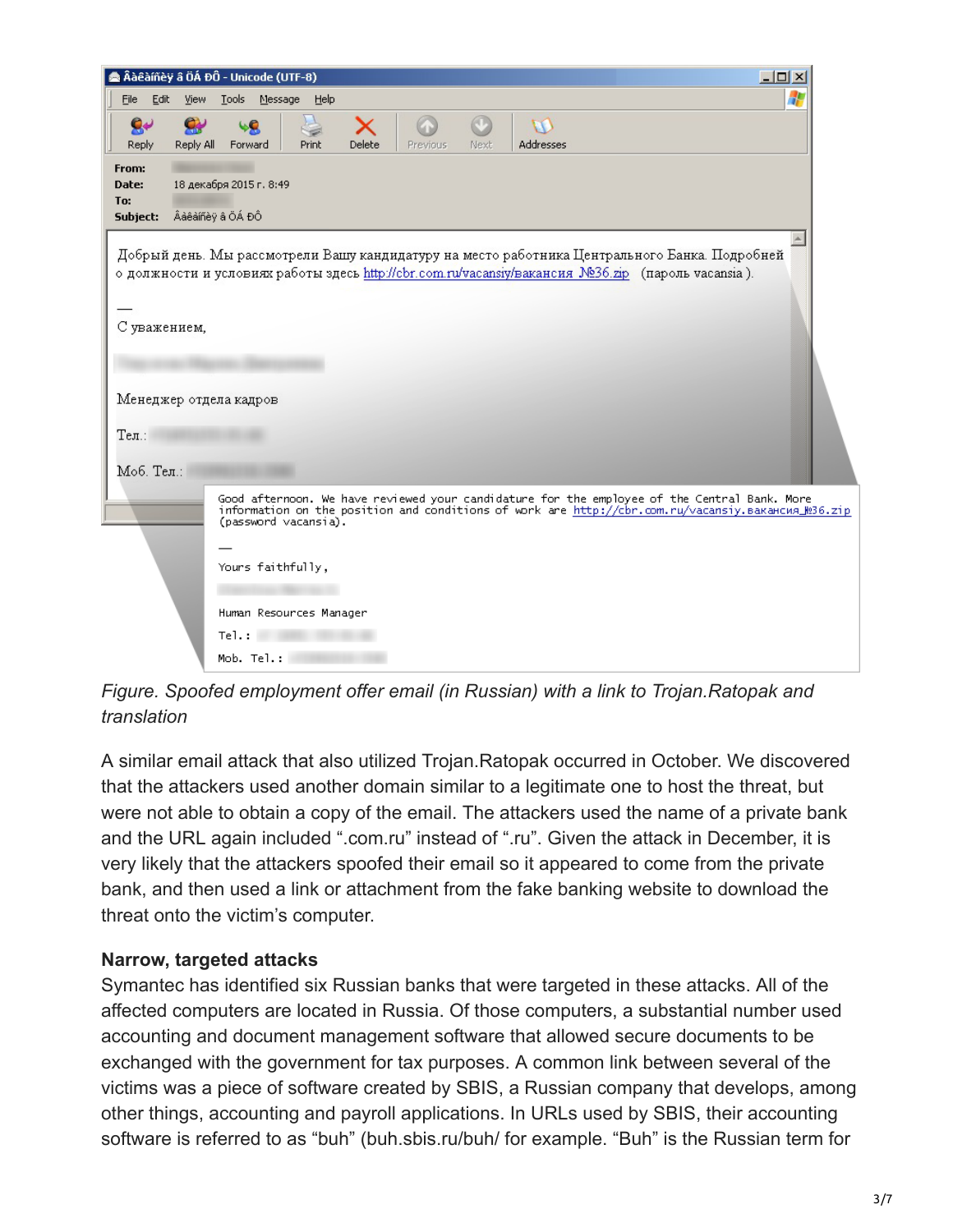accountant).The attackers behind these attacks used "buh" in their URLs, knowing their victims would be running SBIS accounting software. By using this string in their URLs, the attackers can disguise their attack by making their activities look like normal traffic. This approach has led other researchers to label Trojan.Ratopak as "[Buhtrap"](http://www.welivesecurity.com/2015/04/09/operation-buhtrap/)

Compromised computers may connect to the following domains; note the use of "buh" in several of them:

- google997.com
- microsoft775.com
- newsbuh1c.net
- buh.klerk.us
- buhnews.com
- football.championat.biz
- forum.ru-tracker.net
- icq.chatovod.info
- rss.sport-express.biz

The threat also checks the language of the compromised computer. If it isn't Russian or Ukrainian, then the malware stops its attack. Ratopak may also terminate and delete itself if it recognizes that it is being run on a virtual machine or a researcher's computer.

#### **The attackers' goal**

While there is no conclusive evidence of the attacker's goal, the attacks appear to be financially motivated. The specificity of the targets−employees at certain banks using accounting software to send the government tax information−certainly points towards this goal. By using Ratopak, which can open a backdoor and log keystrokes, the attackers could position themselves to steal money, either by controlling the compromised computer or using the employees' stolen login credentials. Any goal beyond that, including what the attackers may have wanted with government tax information, is currently unknown.

#### **Conclusion**

Targeted emails using finely crafted social-engineering tricks have become commonplace, with an [increasing number targeted at employees of financial institutions.](https://community.broadcom.com/symantecenterprise/viewdocument?DocumentKey=cb348610-d171-4302-a5f4-349ab4596500&CommunityKey=1ecf5f55-9545-44d6-b0f4-4e4a7f5f5e68&tab=librarydocuments) While these emails sent to Russian bank employees appear to contain job offers, they only help give attackers access to the targeted computers. Users can avoid these attacks and others like them by being aware and taking the appropriate action if offered a job or service that they didn't apply for**.**

#### **Mitigation**

Symantec advises caution when receiving unsolicited emails extending job offers or referencing non-existent job applications. Even if an email seems legitimate, the attackers may have gone to serious effort to disguise the fact that it is actually fake. We also advise following these best practices: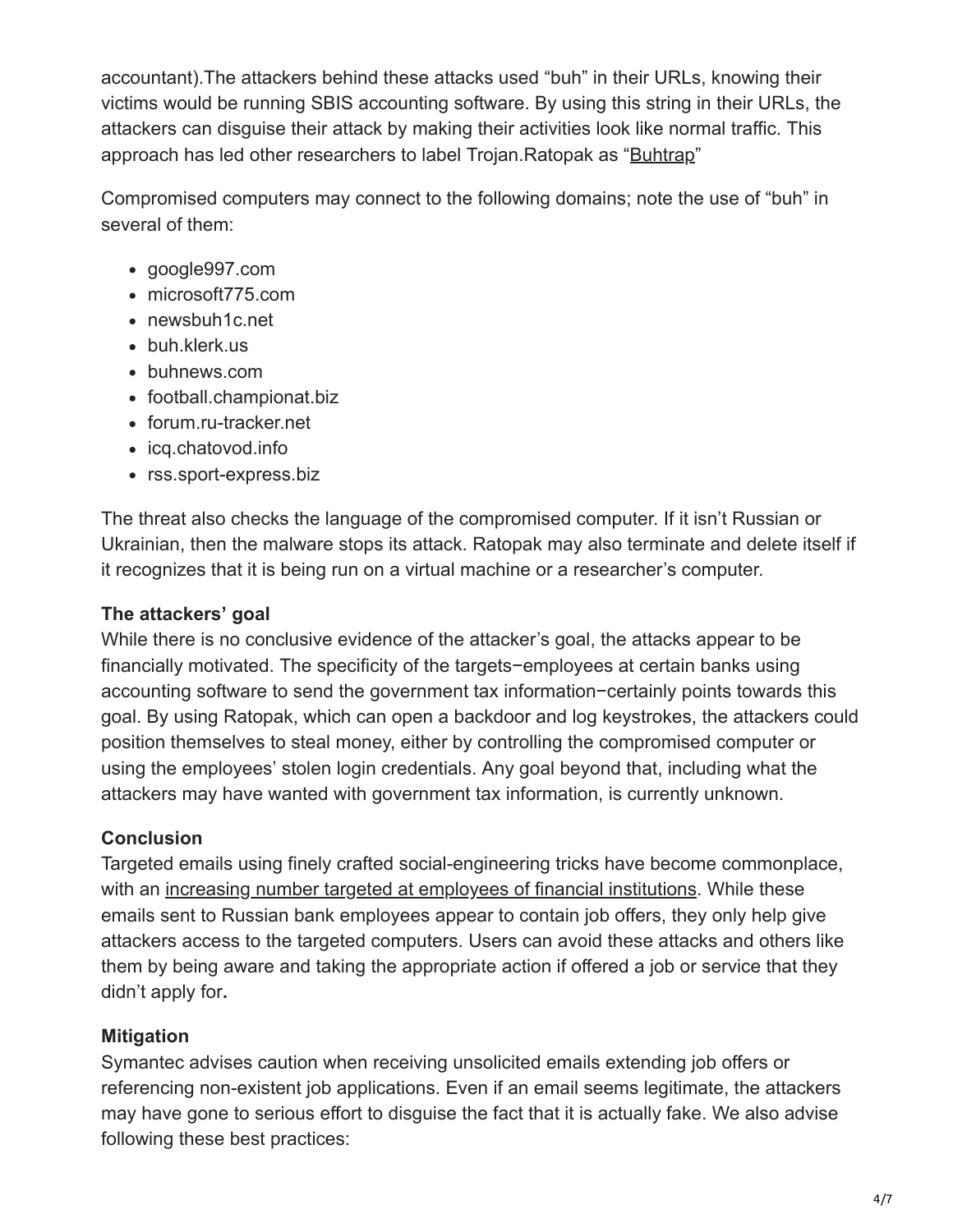- Do not open attachments or click on links in unsolicited email messages
- Ensure that your computer is fully patched and up to date
- Keep security software up to date with the latest definitions

### **Protection**

Symantec's [Email Security products](http://www.symantec.com/email/) can be used to defend against email-based attacks.

[Norton Security,](https://us.norton.com/) [Symantec Endpoint Protection,](https://www.symantec.com/endpoint-protection/) and other [Symantec security products](http://www.symantec.com/products-solutions/) protect users against these attacks with the following detections:

### **Antivirus**

[Trojan.Ratopak](http://www.symantec.com/security_response/writeup.jsp?docid=2015-120705-5313-99)

#### **Intrusion prevention system**

[System Infected: Trojan.Ratopak Activity](http://www.symantec.com/security_response/attacksignatures/detail.jsp?asid=23644)

## **Technical details**

Trojan.Ratopak is delivered in a convoluted way and is a collection of several components installed in three stages.

### **Stage 1: Email**

The path to Trojan.Ratopak begins with an email (Figure 1) that is sent to the victims. This email contains a link to a file on the cbr.com.ru website. If the victim clicks on the link, a malicious file with downloader capabilities is downloaded. This file has the following hash:

bbac2e213bb8bafae6c6587a5bf477d3

### **Stage 2: Downloader**

The downloaded file from stage 1 is a Nullsoft installer that contains obfuscated Nullsoft script.

The following decoy file is extracted from the Nullsoft installer and then opened with shellexecute:

%Temp%\vacanciya.doc

The malware then checks the default language ID using the following API:

GetSystemDefaultLangID

If the language is not Russian or Ukrainian, the malware will exit and delete itself.

It checks for the following processes to determine if it is running on a virtual machine or a researcher's computer: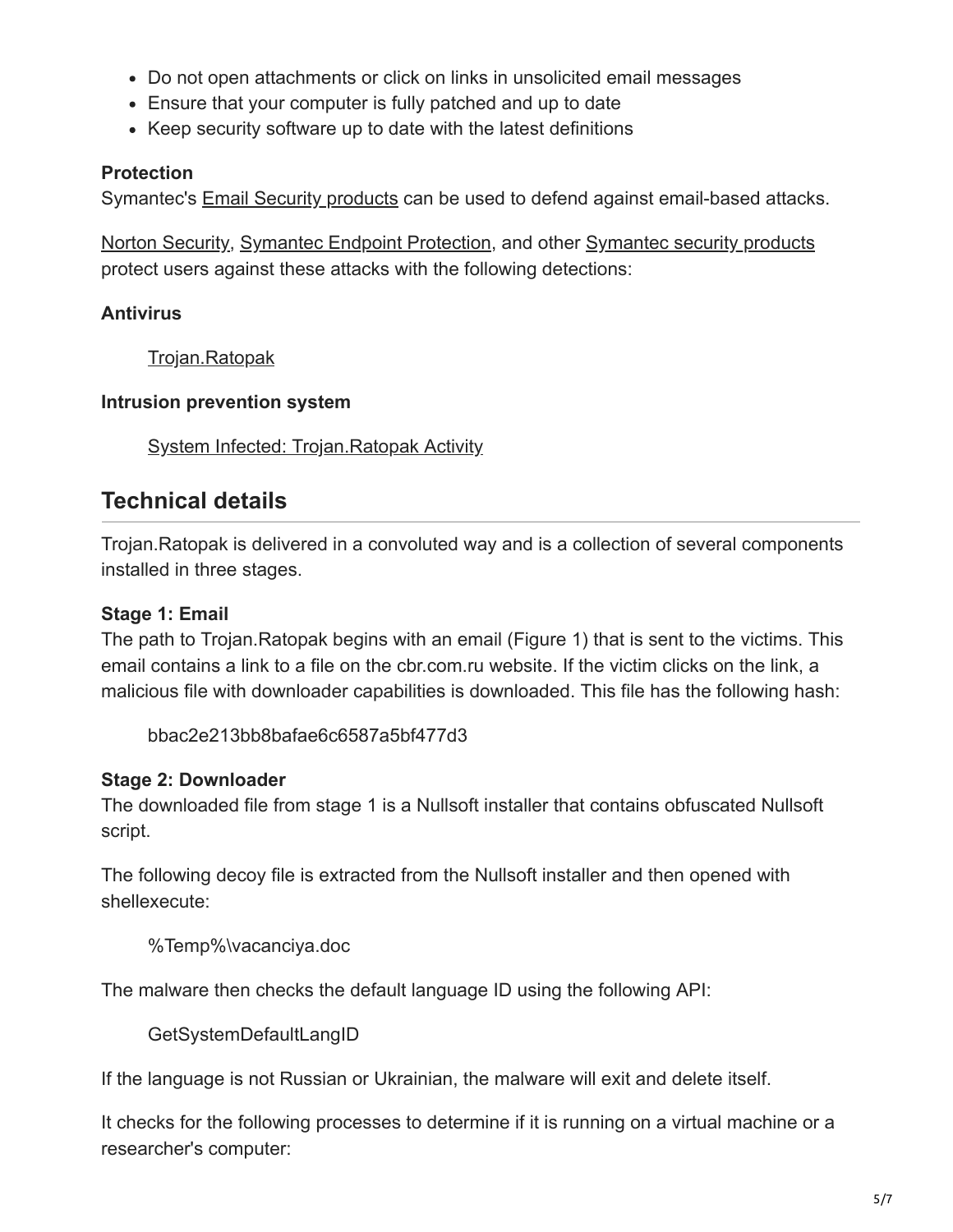- wireshark.exe
- regmon.exe
- filemon.exe
- procmon.exe
- vboxservice.exe
- vmtoolsd.exe
- ollydbg.exe
- windbg.exe
- syserapp.exe
- x96\_dbg.exe
- x32\_dbg.exe
- x64\_dbg.exe

If it finds any of these processes, the threat will exit and delete itself.

It checks for the following .dll files to determine if it is running on a sandbox:

- dbghelp.dll
- pstorec.dll
- vmcheck.dll

If it finds any of these .dll files, the threat will exit and delete itself.

After the threat passes these checks, it downloads a file from the following HTTP URL:

[REDACTED]7.com/kliko/res1.cab

#### **Stage 3: Trojan.Ratopak**

This downloaded file from stage 2 has the following hash and is Trojan.Ratopak:

f4ae5579930f20ccc41d1f8b1e417e87

Ratopak arrives as a Nullsoft installer containing both clean files and malicious components. Ratopak uses clean applications to launch itself. This technique is referred to as side-loading and has also been seen with **Backdoor. Korplug.** 

The threat checks for the language ID with the following API:

GetSystemDefaultLangID

If the language is not Russian, it will exit and delete itself.

The Trojan drops the following file, which is a .7z password-protected archive:

%Temp%\install.dat